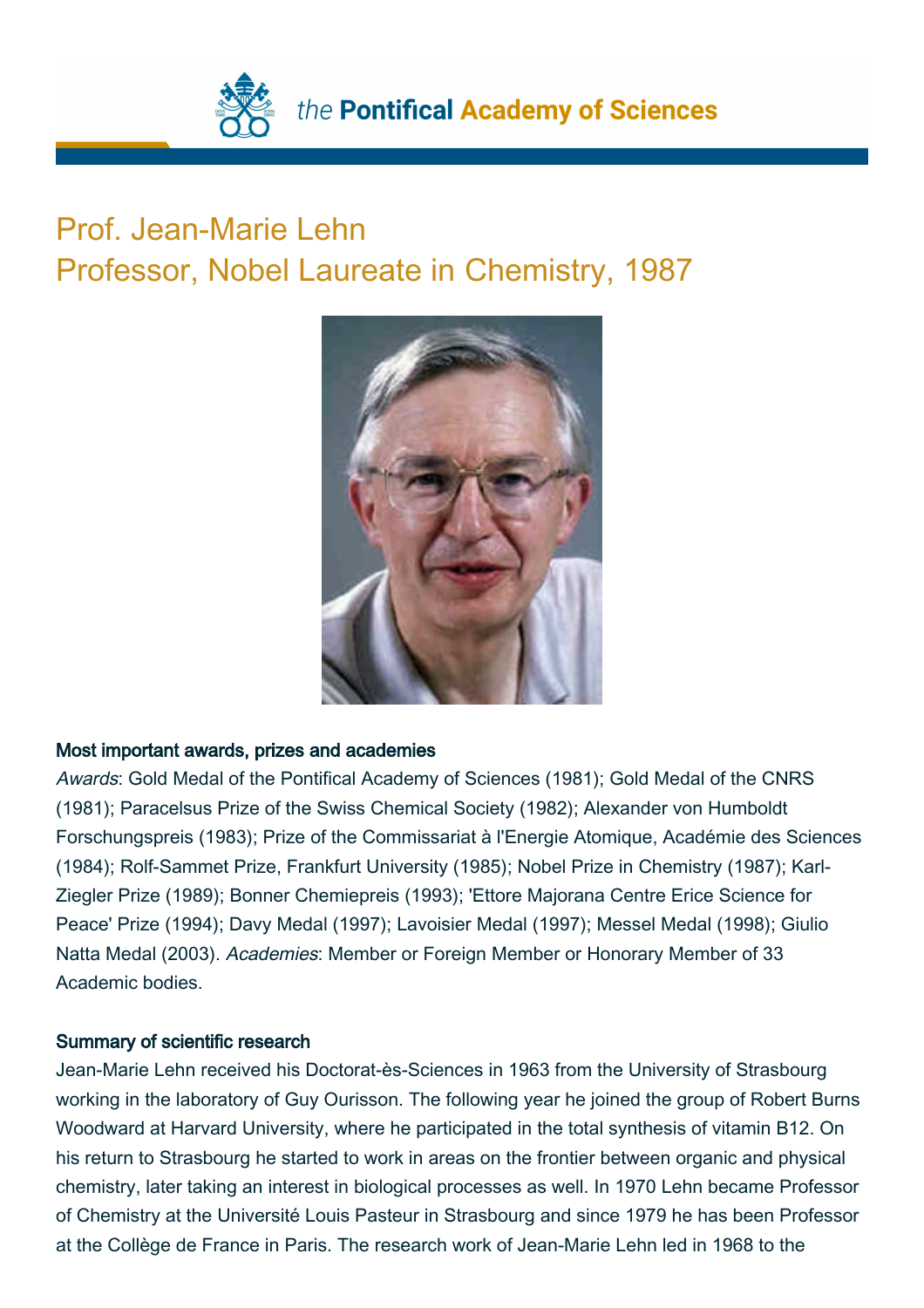synthesis of cage-like molecules that form inclusion complexes, the cryptates, with various metal ions. With this began his research on the chemical basis of 'molecular recognition' (i.e. the way in which a receptor molecule recognizes and selectively binds a substrate), which also plays a fundamental role in biological processes. For these studies Lehn received the Nobel Prize for Chemistry in 1987. In the 1975-85 period he also conducted research on the photochemical splitting of water and artificial photosynthesis for which he received the Pius XI Gold Medal of the Pontifical Academy of Sciences in 1981. Over the years, Lehn's main line of research has expanded from the studies on molecular recognition to the definition and exploration of a new field of chemistry, which he proposed calling 'supramolecular chemistry' as it deals with the complex entities formed by the association of two or more chemical species held together by intermolecular forces, whereas molecular chemistry studies the features of the entities constructed from atoms linked by covalent bonds. His work has also covered supramolecular catalysis, artificial enzymes and transport processes. It has further extended to the design of functional molecular and supramolecular devices belonging to the areas of molecular electronics, ionics and photonics. More recently a main line of development has been the design of 'programmed' systems that undergo self-organization by the spontaneous assembly of suitable components into well-defined supramolecular architec tures following an Aufbau plan. The long-range goal is the study and design of organized matter and the progressive build-up of complexity. The results of the work of Jean-Marie Lehn have been described in more than 700 scientific publications.

## Main publications

Dietrich, B., Lehn, J.-M., Sauvage, J.-P., Les Cryptates, Tet. Letters, p. 2889 (1969); Lehn, J.-M., Nitrogen inversion: experiment and theory, Fortschritte der chemischen Forschung, 15, p. 311 (1970), Springer-Verlag; Lehn, J.-M., Design of organic complexing agents. Strategies towards properties, Structure and Bonding, 16, p. 1 (1973); Lehn, J.-M., Cryptates: the chemistry of macropolycyclic inclusion complexes, Acc. Chem. Res., 11, p. 49 (1978); Lehn, J.-M., Cryptates: inclusion complexes of macropolycyclic receptor molecules, Pure & Appl. Chem., 50, p. 871, 1978; Lehn, J.-M., Macrocyclic receptor moleculaes: Aspects of chemical reactivity. Investigations into molecular catalysis and transport processes, Pure & Appl. Chem., 51, p. 979 (1979); Lehn, J.-M., Cryptate inclusion complexes. Effects on solute-solute and solute-solvent interactions and on ionic reactivity, Pure & Appl. Chem., 52, p. 2303 (1980); Lehn, J.-M., Chemistry of transport processes - Design of synthetic carrier molecules, Physical Chemistry of Transmembrane Ion Motions (G. Spach, ed.), p. 181 (Elsevier, 1983); Lehn, J.-M., Supramolecular chemistry: Receptors, catalysts and carriers, Science, 227, p. 849 (1985); Lehn, J.-M., Supramolecular chemistry - Scope and perspectives. Molecules, supermolecules, and molecular devices, (Nobel Lecture, 8.12.1987), Angew. Chem. Int. Ed. Engl., 27, pp. 89-112 (1988); Lehn, J.-M., Perspectives in supramolecular chemistry - From molecular recognition towards molecular information processing and self-organization, Angew. Chem. Int. Ed. Engl., 29, p. 1304 (1990); Lehn, J.-M., Supramolecular Chemistry - Concepts and Perspectives, VCH (1995); Lehn, J.-M., Supramolecular chemistry/Science. Some conjectures and perspectives (R. Ungaro, E. Dalcanale,